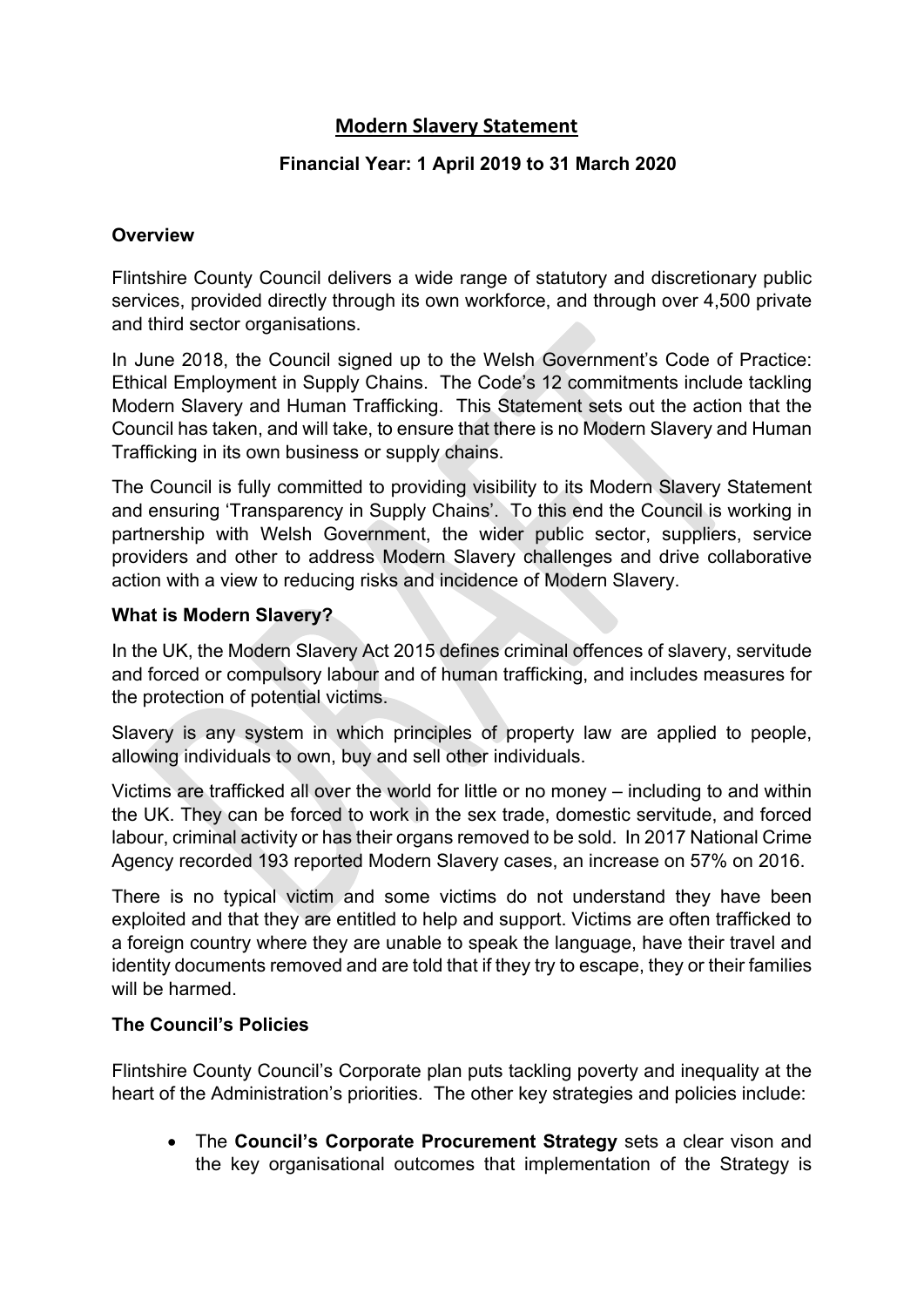looking to deliver. This includes delivery of the Code of Practice and the elimination of Modern Slavery, so that Flintshire Council plays a leading role in making Wales hostile to Modern Slavery.

The Council's other key Policies in this area include:

- The Council's **Draft Social Procurement Policy** which sets out the Council's commitment to Ethical Employment and the delivery of Community Benefits. The Council wants to work with organisations that share its values;
- The **Whistleblowing Policy** enables Council staff and employees of the Council's contractors / suppliers to report unethical employment practices to the Council;
- **The Officer's Code of Conduct** makes it clear to employees in scope of the actions and behaviour expected of them when representing the Council. In performing their duties, they must act with integrity, honesty, impartiality and objectivity. The organisation strives to maintain the highest standards of employee conduct and ethical behaviour in all its operations and when managing its supply chain;
- **Recruitment and Selection policy** the Council aims at all times to recruit the person who is most suited to the particular job. The Council has robust recruitment processes, which includes right to work checks compliant with Home Office guidance to ensure that preferred candidates have the right to work in the UK;
- **Agency workers** the Council contracts with a managed service provider, Matrix SCM to source agency workers and temporary staff. Matrix SCM have their own Modern Slavery Statement which sets out their zero tolerance approach to Modern Slavery;
- The trafficking of children is a crime and is child abuse. The Council works closely with partners to ensure that any suspected case of this form of abuse is dealt with in line with the **All Wales Child Protection Procedures.**

## **The Council's Supply Chains**

The Council spends over £150 million annually with over 4,500 suppliers who provide a broad range of goods and services. Over 99% of the Council's spend is with UK based companies. However, the Council recognises that its supply chains spread across the world, and that parts of the supply chain could be engaged in Modern Slavery. The Council has limited resources to monitor and manage its supply chains and so will focus on its direct suppliers and will require its suppliers to ensure that their supply chain is free from Modern Slavery.

The high-risk sectors for Modern Slavery include agriculture, leisure, hospitality, catering, cleaning, clothing, construction and manufacturing. A review of Council spend has shown that for the majority of the high-risk areas the Council provides the service in-house, utilises national frameworks and/or local suppliers. The risk of Modern Slavery and human trafficking by its direct suppliers is considered low.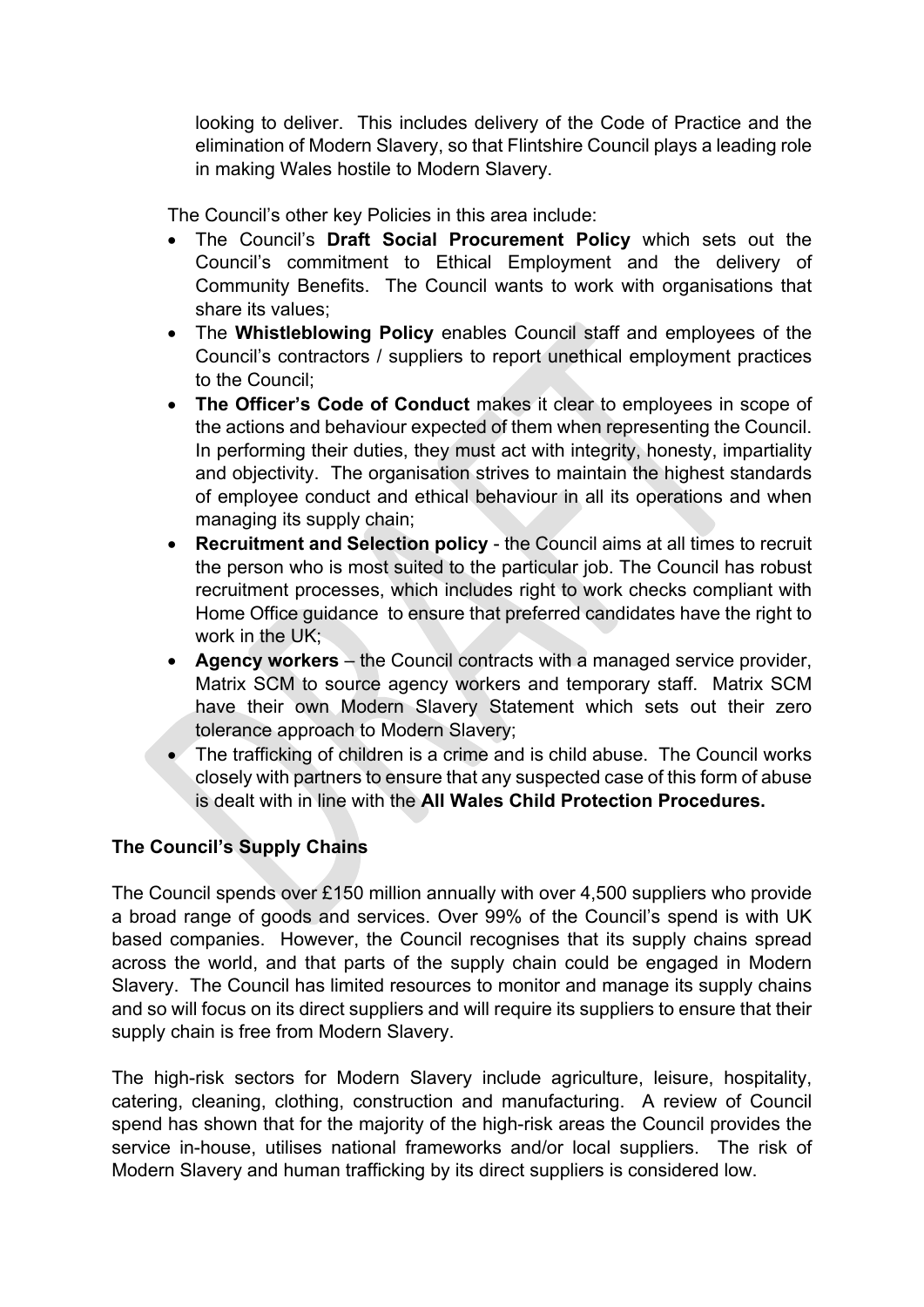The Council will ensure that its direct suppliers are aware of its commitment to tackle Modern Slavery and human trafficking and that they also understand their obligations as a supplier or contractor of the Council.

The Council undertakes due diligence when considering taking on new suppliers and regularly reviews its existing suppliers through its contract management arrangements. The due diligence and reviews include:

- Mapping the supply chain in high risk areas to assess risks (geographical and product) of Modern Slavery and human trafficking;
- Evaluating the Modern Slavery and human trafficking risks of each new supplier;
- Conducting supplier assessments on an annual basis to create a risk profile focusing on financial stability and also covering insurance and compliance with various employment policies including the Welsh Government's Code of Practice: Ethical Employment in Supply Chains;
- Taking steps to improve sub-standard supplier practices, including the provision of advice to suppliers and requiring them to implement Action Plans; for example to demonstrate compliance with safer recruitment guidelines;
- Participating in collaborative initiatives focused on human rights and socially responsible procurement policies in general and Modern Slavery and human trafficking in particular;
- Invoking sanctions in respect of suppliers who fail to meet its expectations or to improve their performance in line with an Action Plan, which includes a provision to terminate the business relationship;
- All invitations to tender for business with Flintshire County Council over £1 million there will be an expectation for the supplier to be signed up to the Welsh Government's Code of Practice: Ethical Employment in Supply Chains. This will also be encouraged on all other tenders.

## **Employee Training**

The Council is committed to developing and delivering tailored training to its employees, including the Commissioning and Procurement Team, in order to raise awareness of Modern Slavery, human rights abuses and blacklisting. Corporate training will be included as part of the rolling programme of training on the Contract Procedure Rules and general Procurement Rules.

The Council will publicise what the Council is doing to tackle Modern Slavery to all staff and highlight the <https://www.gov.uk/government/collections/modern-slavery> site to all its employees.

The Modern Slavery Training addresses:

• The Council's purchasing practices, which influence supply chain conditions and which should therefore be designed to prevent purchases at unrealistically low prices, the use of labour engaged on unrealistically low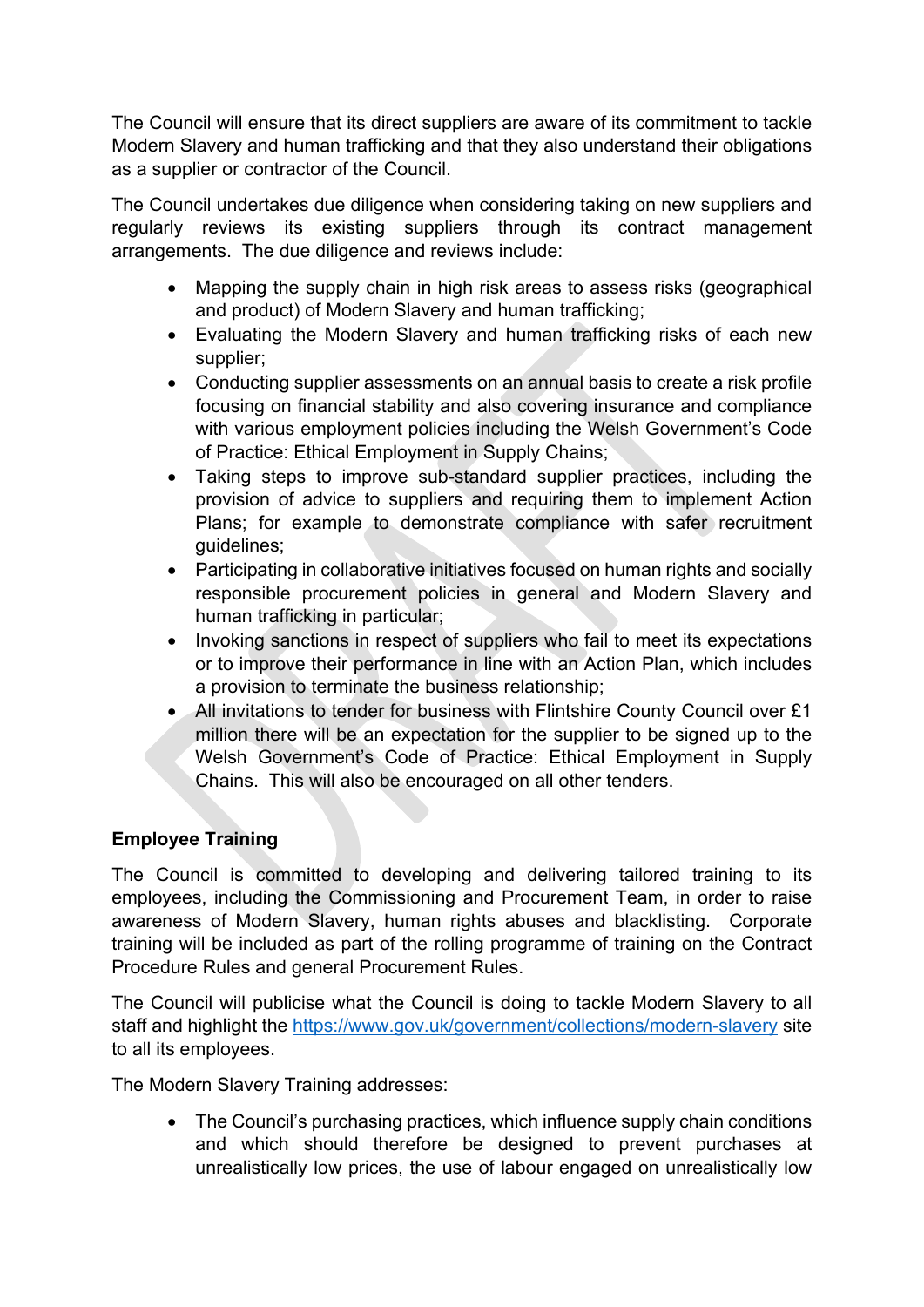wages or wages below a country's national minimum wage or the provision of products by an unrealistic deadline;

- How to assess the risk of slavery and human trafficking in relation to various other aspects of the business, including resources and available support;
- How to identify the signs of slavery and human trafficking;
- The initial steps to be taken if slavery or human trafficking is suspected;
- How to escalate potential slavery or human trafficking issues to relevant parties within the Council (Multi-Agency Safeguarding Hub);
- The external help that is available, including the Modern Slavery Helpline, Gang masters and Labour Abuse Authority (GLAA) and the Labour Market Enforcement Unit;
- The messages, business incentives or guidance that can be provided to suppliers and other business partners and contractors to implement antislavery policies;
- The steps the Council should take if suppliers or contractors do not implement anti-slavery policies in high-risk scenarios or to implement changes in business practices arising from an Action Plan, including the termination of the business relationship.

## **What The Council has done**

The Council has:

- Signed up to the Code of Practice: Ethical Employment in Supply Chains;
- Appointed Anti-Slavery and Ethical Employment Champion Councillor Billy Mullin;
- Established a Joint Procurement Board, one of whose tasks is to oversee the implementation of the Code of Practice;
- Started the process of reviewing its supply chains to identify high risk areas;
- Commenced a review of contract and tender clauses;
- Developed a draft Social Procurement Policy which is being consulted upon;
- Updated its Whistleblowing Policy;
- Promoted e-learning training on Modern Slavery and Blacklisting;
- Reviewed CIPS Training on Ethical Procurement, and will develop more tailored training to reflect the Code of Practice commitments;
- All Category Management Teams have undertaken Welsh Government's Code Of Practice: Ethical Employment Training Established a Corporate Safeguarding Panel; Modern Slavery is a standing agenda item;
- Appointed two Specific Point of Contacts (SPOCS) One for Adults and one for children. They are the Council's point of contacts for responding to Modern Slavery and trafficking issues;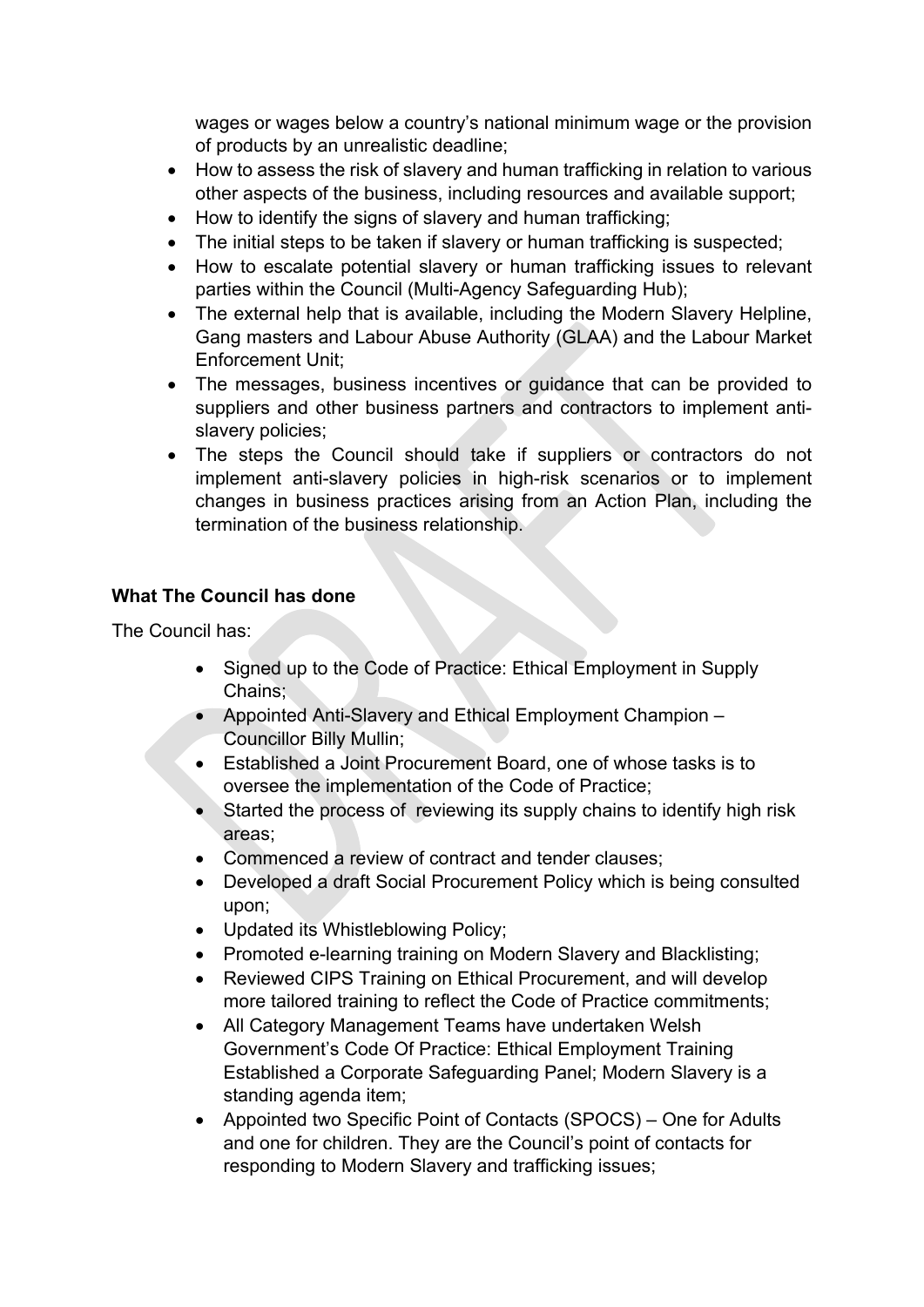raised awareness of Modern Slavery and human trafficking through social media messages and workforce news items.

# **What The Council will do**

Flintshire Council will take the following action in its efforts to ensure that there is no Modern Slavery or Human Trafficking in its supply chains.

| Ref                                  | <b>Action</b>                                                                                                                                                                                                                                                                                                                                                                                                                                                                                                                                                                                             | Lead                            |  |  |
|--------------------------------------|-----------------------------------------------------------------------------------------------------------------------------------------------------------------------------------------------------------------------------------------------------------------------------------------------------------------------------------------------------------------------------------------------------------------------------------------------------------------------------------------------------------------------------------------------------------------------------------------------------------|---------------------------------|--|--|
| <b>Commissioning and Procurement</b> |                                                                                                                                                                                                                                                                                                                                                                                                                                                                                                                                                                                                           |                                 |  |  |
| 1                                    | Complete a review and update the Council's tender<br>documentation to ensure Modern Slavery and<br>Human Trafficking issues are fully addressed. This<br>will include clauses to:<br>Check that contractors who have a turnover<br>above £36 million have a Modern Slavery<br>Statement;<br>Include the Code of Practice: Ethical<br>Employment in Supply Chains as a part of its<br>tender documents.                                                                                                                                                                                                    | Joint<br>Procurement<br>Service |  |  |
| $\overline{2}$                       | Complete a review and update the Council's<br>standard T&Cs to ensure employment practices are<br>considered as part of the procurement process.<br>Review supplier contracts and map supply<br>chains through due diligence - with an option<br>to include sanctions or a termination clause if<br>Modern Slavery is suspected;<br>Ensure absence of undue time and cost<br>pressures which could result in unethical<br>treatment of staff;<br>Embed a zero-tolerance approach to Modern<br>Slavery.                                                                                                    | Joint<br>Procurement<br>Service |  |  |
| 3                                    | In line with clause 7 of the Code of Practice ensure<br>that the Council carries out a regular review of<br>expenditure and undertakes a risk assessment.<br>The Council will:<br>Identify any high risk suppliers and monitor<br>human rights abuses and unethical<br>for<br>employment practices which will become a<br>standard agenda item in contract meetings<br>and reviews:<br>Investigate any supplier identified as high-<br>$\bullet$<br>risk through direct engagement with staff;<br>Work with its Tier 1 suppliers to raise<br>awareness of Modern Slavery to prevent it<br>from occurring. | Joint<br>Procurement<br>Service |  |  |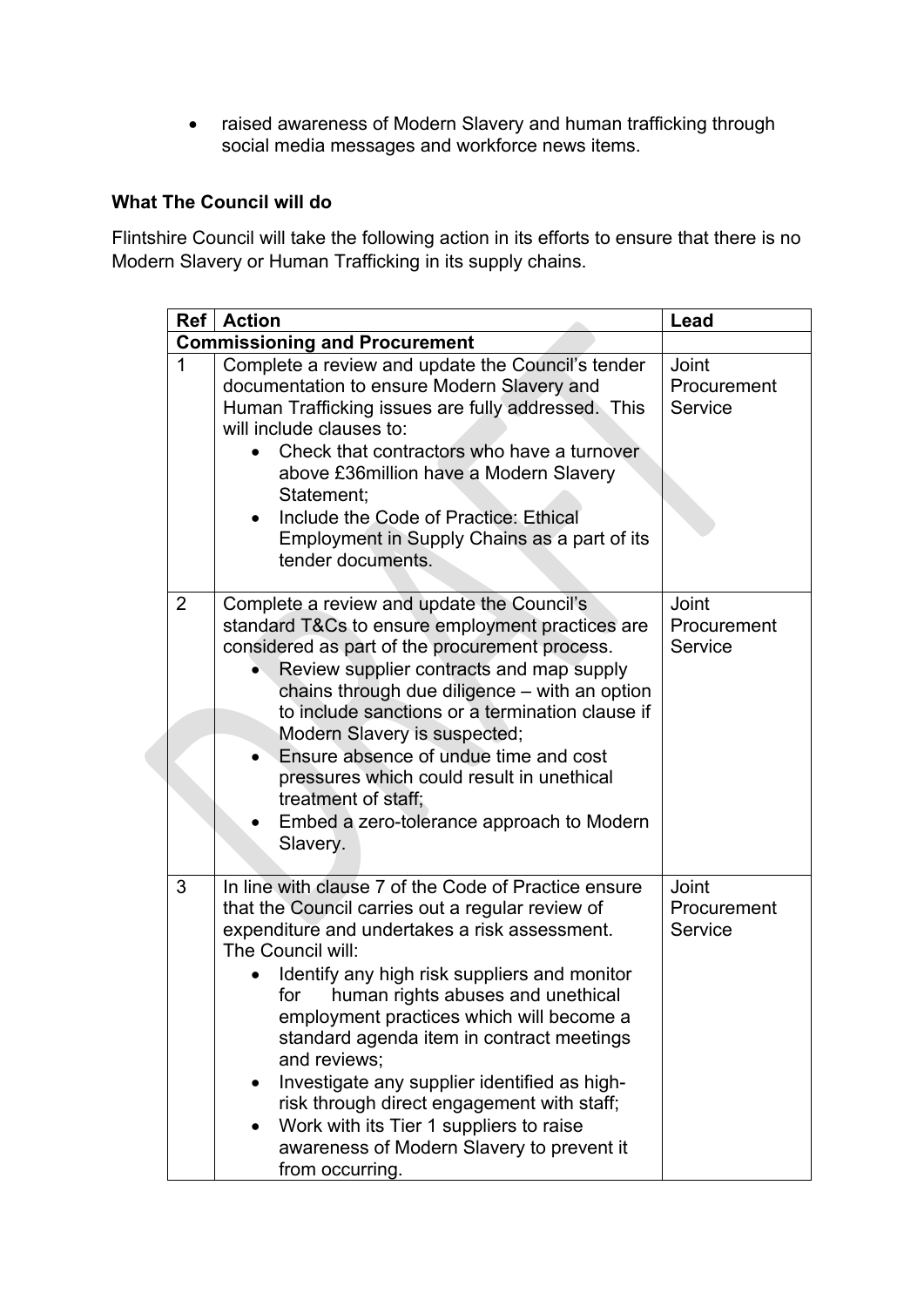|  | $\overline{4}$ | Utilising the Code of Practice – Ethical Employment<br>in Supply Chains - develop a Modern Slavery<br>Communication Strategy to ensure awareness is<br>raised across the Council and with partners.<br>Share learning and best practice across the<br>Council, with other public sector bodies,<br>partners and look to learn from their<br>experiences.                                          | <b>Chief Officer</b><br>Governance                               |
|--|----------------|---------------------------------------------------------------------------------------------------------------------------------------------------------------------------------------------------------------------------------------------------------------------------------------------------------------------------------------------------------------------------------------------------|------------------------------------------------------------------|
|  | 5              | Training<br>Modern Slavery overview to be provided in<br>through e-learning;<br>Keep records of who has undertaken training;<br>The Council shall continue to identify staff<br>requiring training in ethical employment<br>practices - and seek to build capacity -<br>including those in Human Resources and<br>front-facing members of staff working in the<br>Community.                      | Joint<br>Procurement<br>Service and<br>Human<br><b>Resources</b> |
|  | 6              | Update the Modern Slavery Statement annually and<br>report progress on this Action Plan.                                                                                                                                                                                                                                                                                                          | <b>Chief Officer</b><br>Governance                               |
|  | $\overline{7}$ | Publish its Modern Slavery statement annually on<br>its website and on TISC.                                                                                                                                                                                                                                                                                                                      | <b>Chief Officer</b><br>Governance                               |
|  | 8              | Develop measures to identify Key Performance<br>Indicators which will include:<br>The number of staff trained;<br>A review of the system for supply chain<br>verification;<br>Development of the process for the evaluation<br>of existing suppliers.                                                                                                                                             | <b>Chief Officer</b><br>Governance                               |
|  | 9              | The Council shall seek to 'go the extra mile' and<br>participate in campaigning and collaborative Human<br>Rights initiatives aimed specifically at Modern<br>Slavery and Human Trafficking.<br>Consideration will be given to participation in<br>proactive initiatives – supporting victims of Modern<br>Slavery and encouraging others to do so $-$ and<br>lobbying for better victim support. | <b>Chief Officer</b><br>Governance                               |
|  | 10             | Consider the commissioning of an independent<br>review and scrutiny of the progress made in the<br>development of the Council's Modern Slavery<br>Statement.                                                                                                                                                                                                                                      | <b>Chief Officer</b><br>Governance                               |